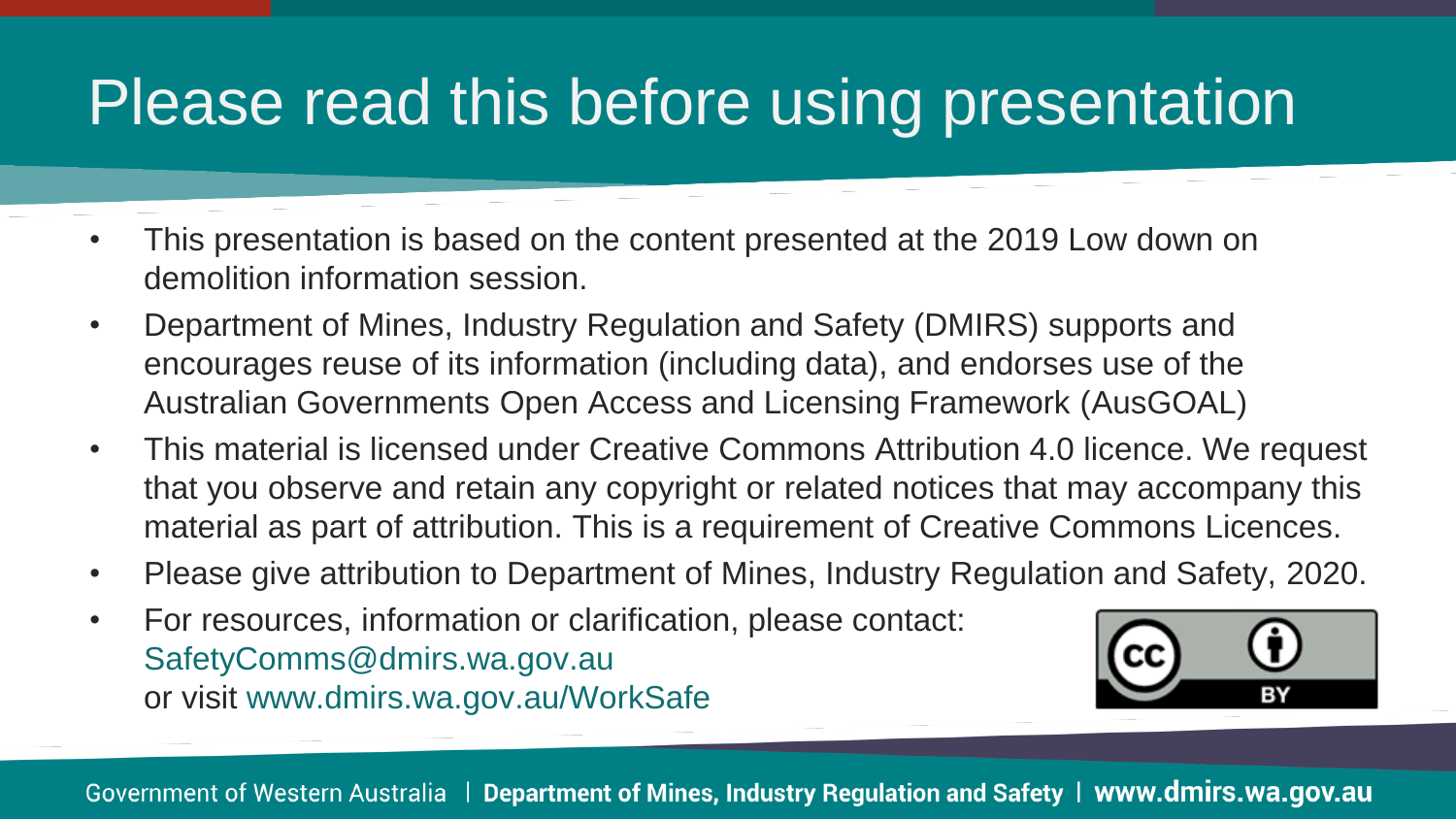

Government of Western Australia Department of Mines, Industry Regulation and Safety

# **Audit Requirements for Demolition Licences**

#### **Presented by Denise Rowling**

**Principal Audits and Special Investigations Officer**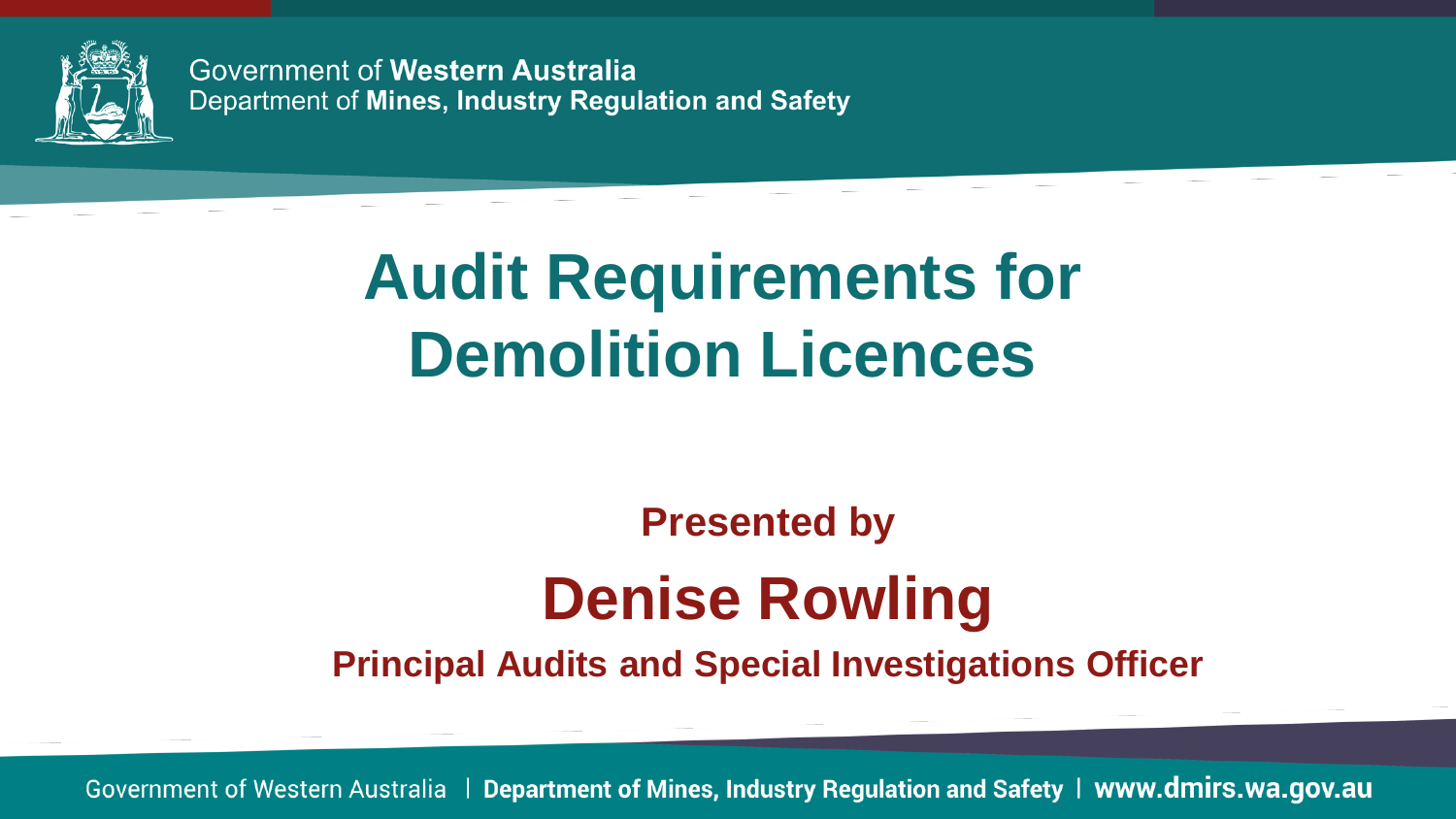- A licence is required for certain types of demolition work, where only a licence holder or employee may carry out this type of work.
- The Occupational Safety and Health Regulations 1996 defines 'demolition' as the complete or partial demolition of a building or structure by pre-planned and controlled methods or procedures.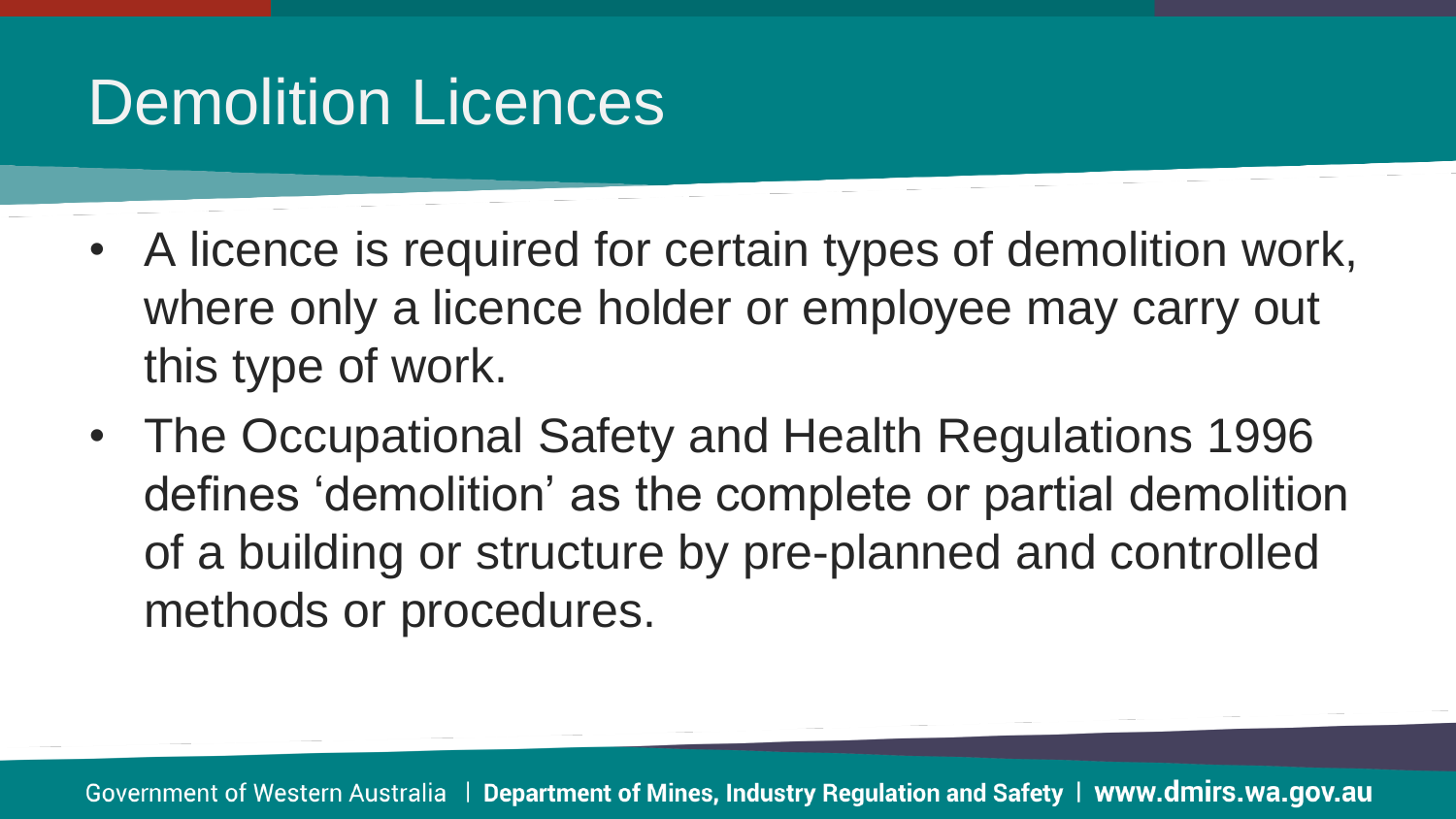- There are three licence classes that can be obtained from Department Mines, Industry Regulation and Safety, these are:
	- Class 1
	- Class 2
	- Class 3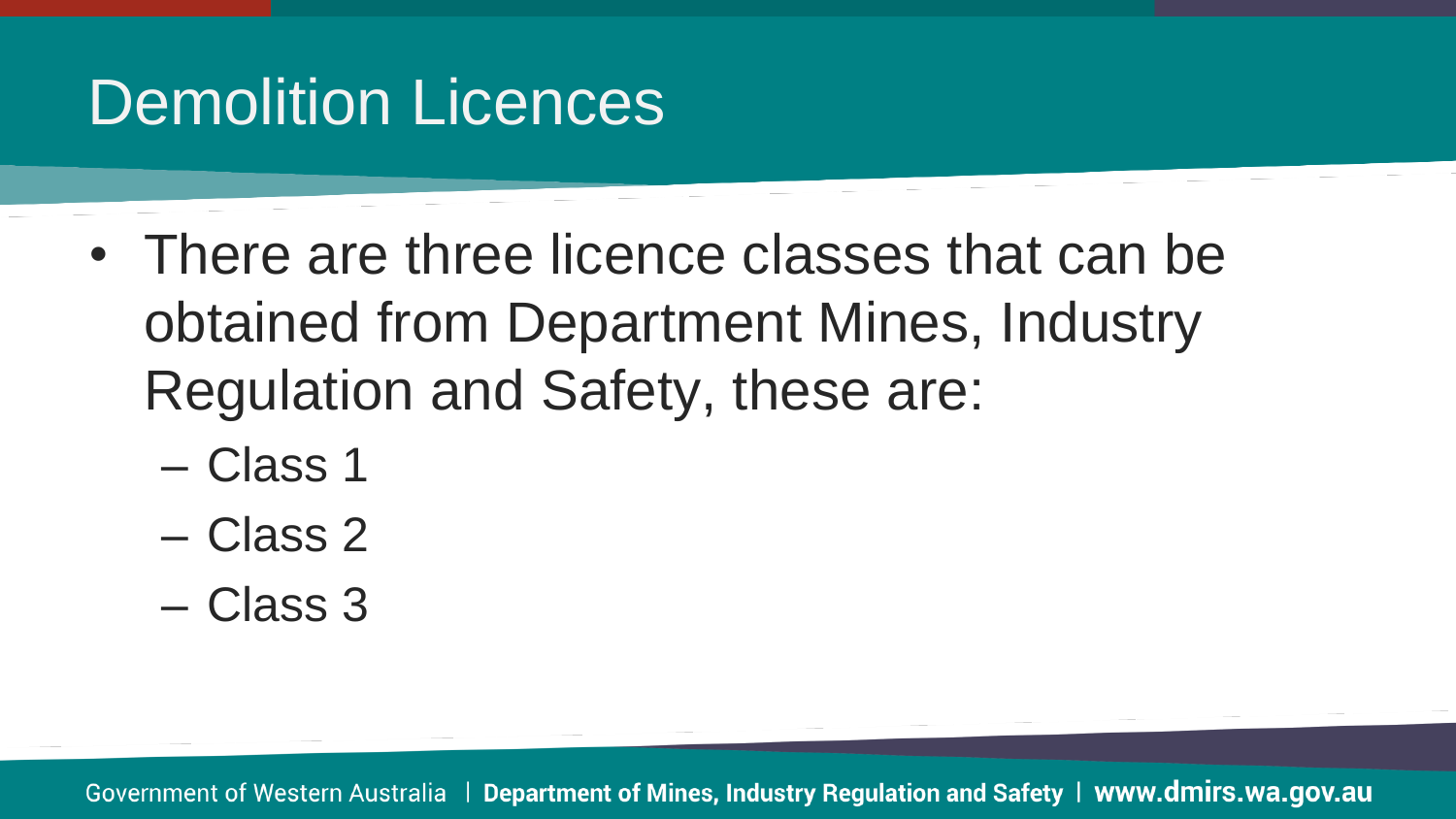- When applying for a demolition licence there are conditions that must be agreed to prior to the licence being granted. These are similar for each of the three licence classes.
- The conditions will appear on the reverse side of the licence which are agreed to by the competent person/licence holder and are auditable by the audit and compliance team.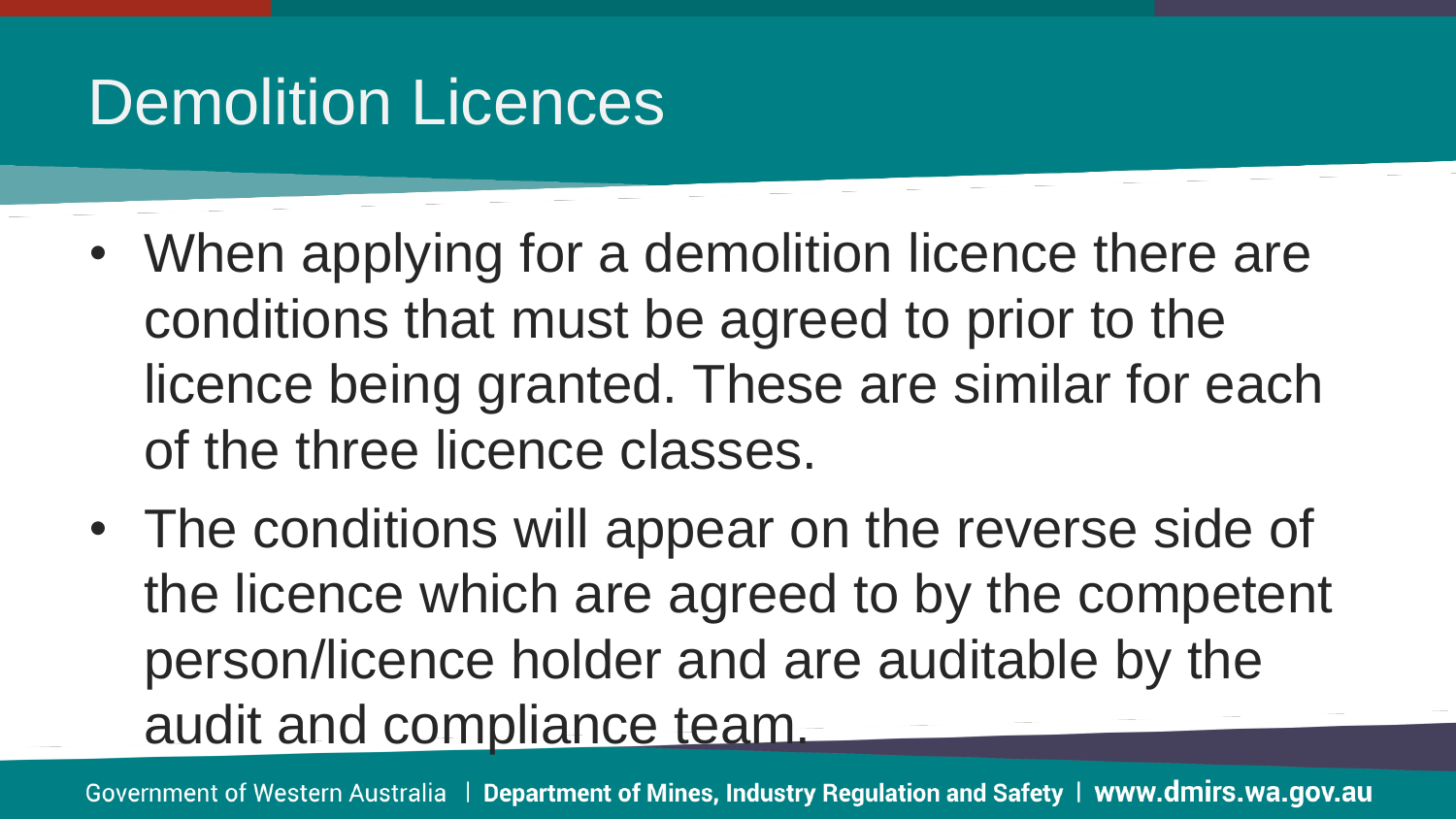- The licences are valid for two years and must be renewed prior to the expiry date, and;
- The licence holder cannot have any outstanding audit issues prior to the renewal application.

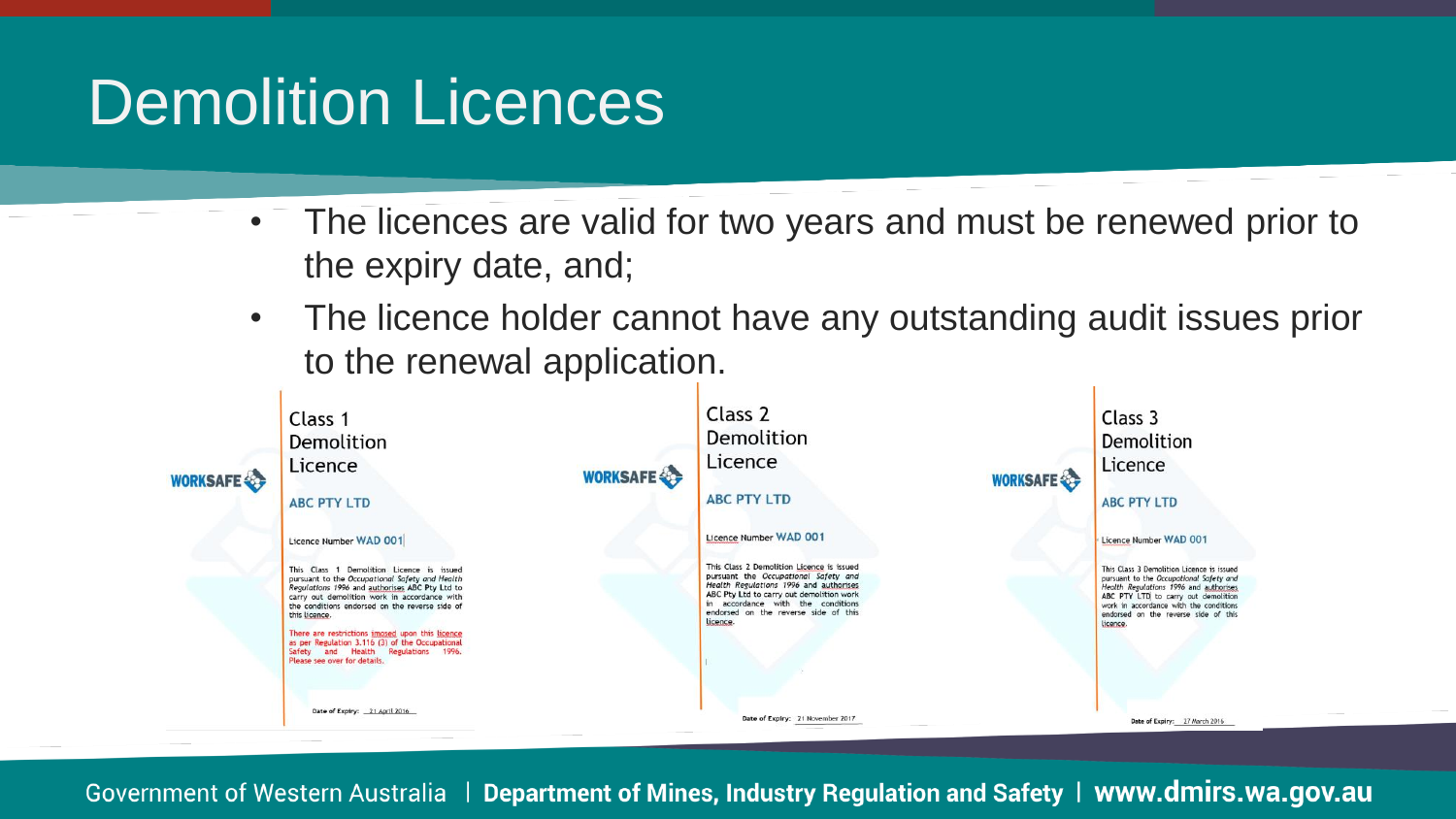## Demolition Licences - Conditions

The following are general conditions applicable to all licences

- 1. All Demolition Work is carried out in accordance with the *Occupational Safety and Health Act 1984* and *Occupational Safety and Health Regulations 1996*.
- 2. All persons carrying out demolition work have been trained in safe methods of demolition by a Registered Training Organisation (RTO) registered by the Western Australian Training Accreditation Council (TAC).
- 3. A record of the training provided to each person who carries out demolition work, as required by Condition (3), is kept for a minimum period of five (5) years.
- 4. A record of all demolition work (i.e., demolition jobs) including (a) the name of the 'competent person' who directly supervised the demolition work for each job and (b) a copy of the Work Plan developed by the 'competent person' for each job are kept for a minimum period of five (5) years.
- 5. A record of the names of the persons carrying out demolition work for each job is kept for a minimum period of five (5) years.
- 6. The holder of the Demolition Licence will be subject to auditing and must co-operate with officers of WorkSafe, including answering questions and allowing full access to all documents relating to the carrying out of demolition work which includes, but is not limited to, the following:
	- i. documents relating to the training provided to persons who carry out demolition work;
	- ii. records of all demolition work (i.e., for each job) carried out;
	- iii. copy of the Work Plan for each demolition job including the name of the 'competent person' who developed the Work Plan for each job; and
	- iv. the names of persons who carry out demolition work for each job.
- 7. If the licence holder is a company, and the applicant/nominee is no longer engaged with the company, the Commissioner must be advised immediately. The licence holder must apply for the approval of another applicant/nominee.
- 8. Variations or additions to these conditions, as made by the WorkSafe Western Australia Commissioner, are complied with.

There may be instances where additional conditions or restrictions may be endorsed on a particular licence.

A licensed person must notify the WorkSafe Western Australia Commissioner if the information provided in the application for a licence changes to the extent that the holder of the licence would no longer satisfy the criteria for a licence.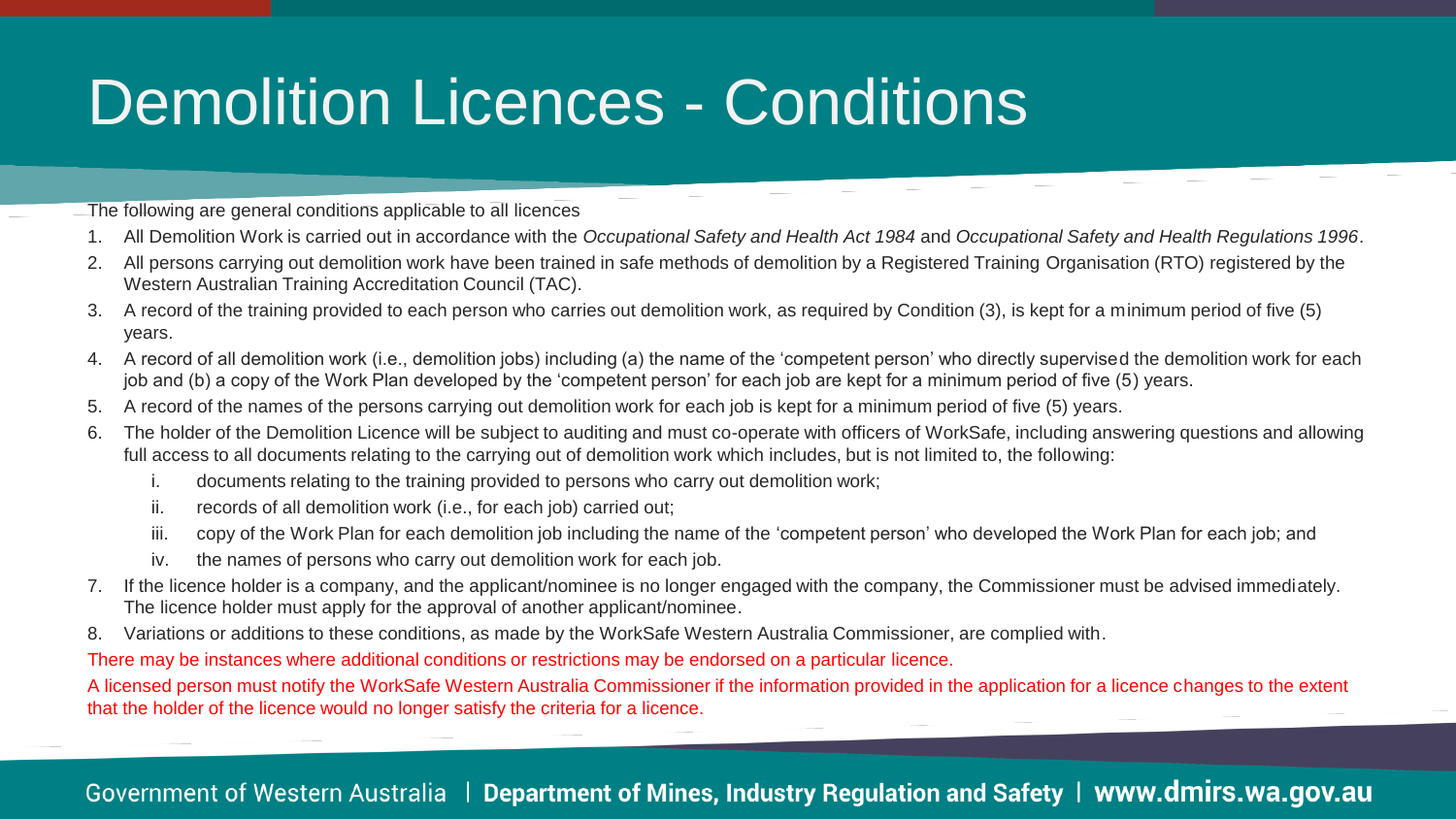#### Demolition Licences - Audit

- Expectations:
	- The expected outcomes from the Audit of WorkSafe Licensed Demolition Contractor is to establish that the Demolition Contractor is maintaining and retaining all of the administrative records that are imposed by the accepted Demolition Licence Conditions and that the notification and approval requirements adhere to the Occupational Safety and Health Regulations 1996.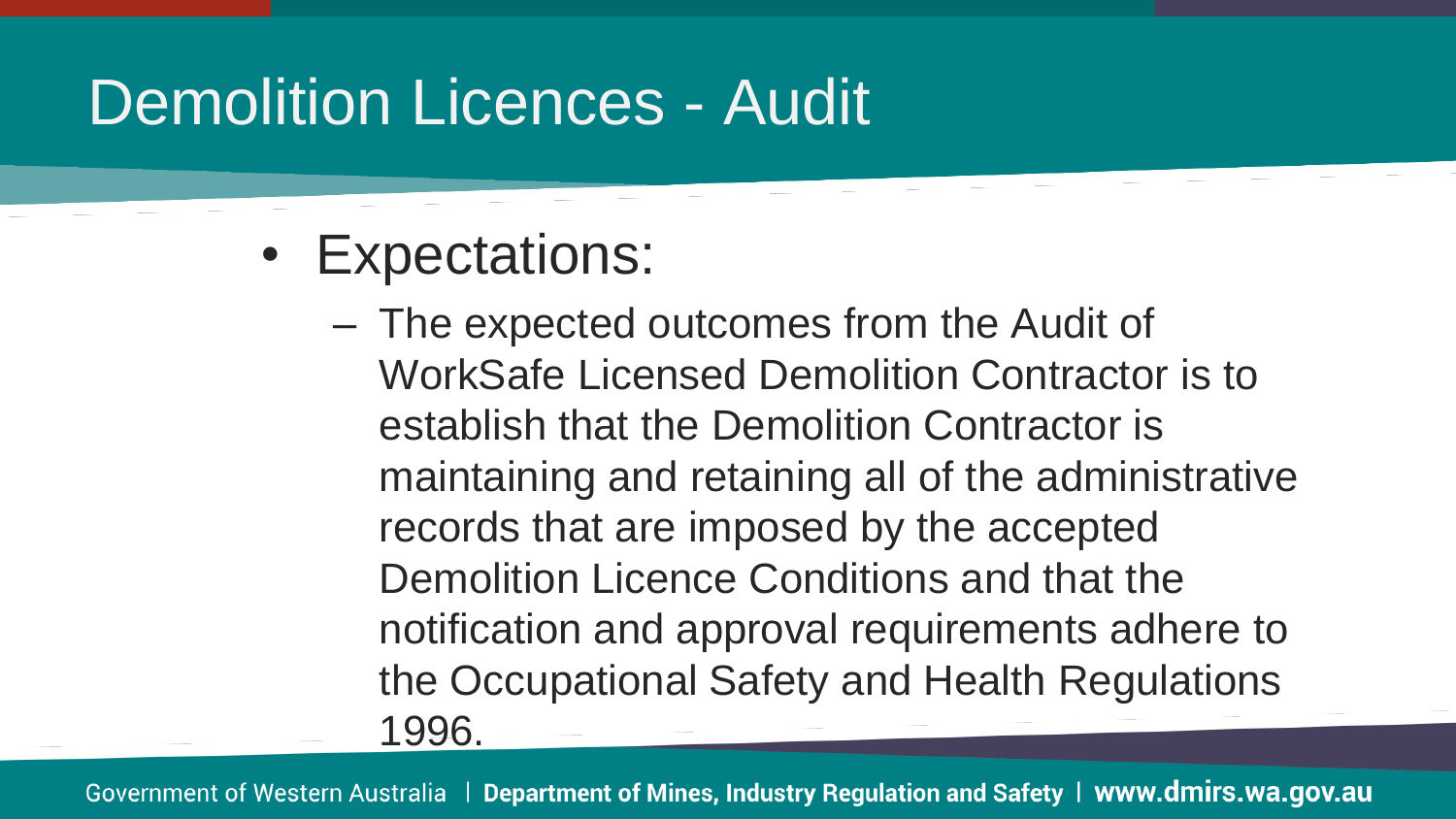## Demolition Licences - Audit

- Check there is access to a copy of AS2601-2001 at the workplace.
- Check that a 'competent person' has prepared a separate work plan for each demolition job and that a copy of the work plan is retained.
- Check that there is a copy of the notification of proposed demolition work to the WorkSafe Western Australia Commissioner including the name of the licensed person and that the retained copy is the same as the WorkSafe file copy.
- Ensure that the appropriate timeframes for notification to the WorkSafe Western Australia Commissioner as prescribed in Regulations 3**.**119 and 3**.**120 have been adhered to.
- Sight a copy of the WorkSafe Western Australia Commissioner's approval and conditions (if applicable) for each demolition job.
- Check there is a register of the names of all persons carrying out demolition work on each job and cross reference that these persons have been trained in safe methods of demolition by a Registered Training Organisation.
- Check that documents relating to the training in safe methods of demolition by a Registered Training Organisation are maintained for every person listed as having carried out demolition work.
- Check there is a secure system in place to retain all nominated records of demolition work for a minimum period of 5 years including the register of names of persons performing demolition work.